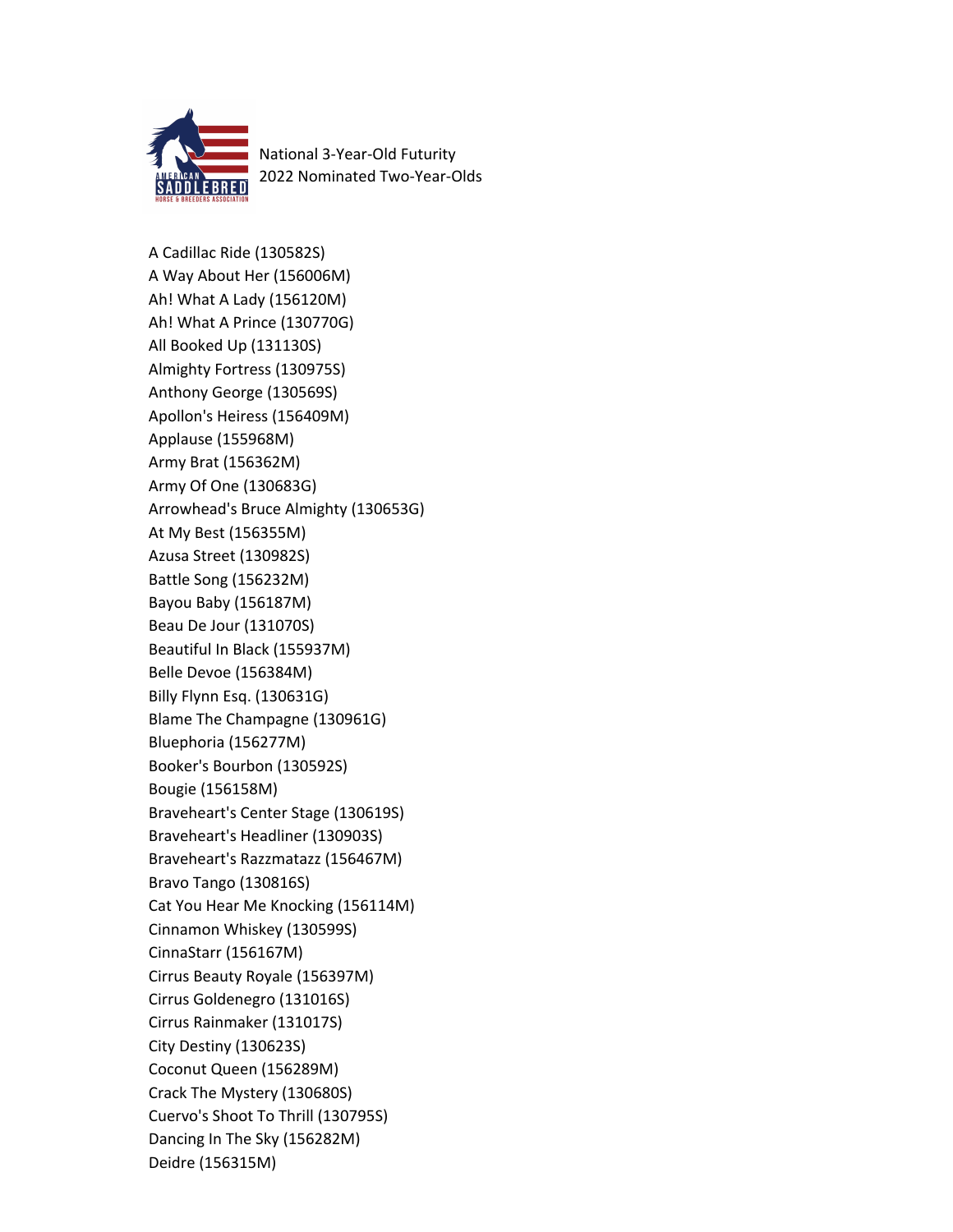Designed By Ro (156257M) Dessert Wine (155845M) Destined For Blue (155853M) Destined To Be The One RAF (130929S) Dewberry (130981S) Dirt Road Diva (156188M) Distinctive Assets (156317M) Doctor Birx (155935M) Doctor Fauci (130540S) Doctor Robert (130805S) Don Giovanni (130763S) Don't Mess With Texas (130761S) Doubletrees I'm A New Doll (156067M) Echo Of The Past (156005M) EG Eventually Twenty (131115S) EG Honey Bee Twenty (156466M) EG Lilianne Twenty (156457M) EG Manuel Twenty (131120S) EG Memorable Twenty (156465M) EG Passionata Twenty (156461M) EG River Twenty (131123S) EG Sensation Twenty (156463M) EG Spectre Twenty (131116S) EG Tiger Twenty (131118S) EG Ultimate Twenty (131117S) EG Vanderbilt Twenty (131119S) EG Wizard Twenty (131128S) Ellio (130654S) Empressionable Kiss (130956S) Extremely Rare (130699S) Fabulously Fancy (155962M) Famous Last Words (155925M) Fearless Fosdick RAF (130936S) Finally (131036S) Five Star Recruit (130838S) Forgive My Spots (156369M) Fort Lawrence's Annie (155883M) Fox Grape's Lily Munster (155932M) Frat Boy (130867S) Freeborn Man MS (130997S) Frosted Cowboy (130668S) Future Fortune (130493S) Gallant Girl (156328M) Get You The Moon (130499S) Gold Miner's Daughter (156354M) Got My Swagger On (130674G)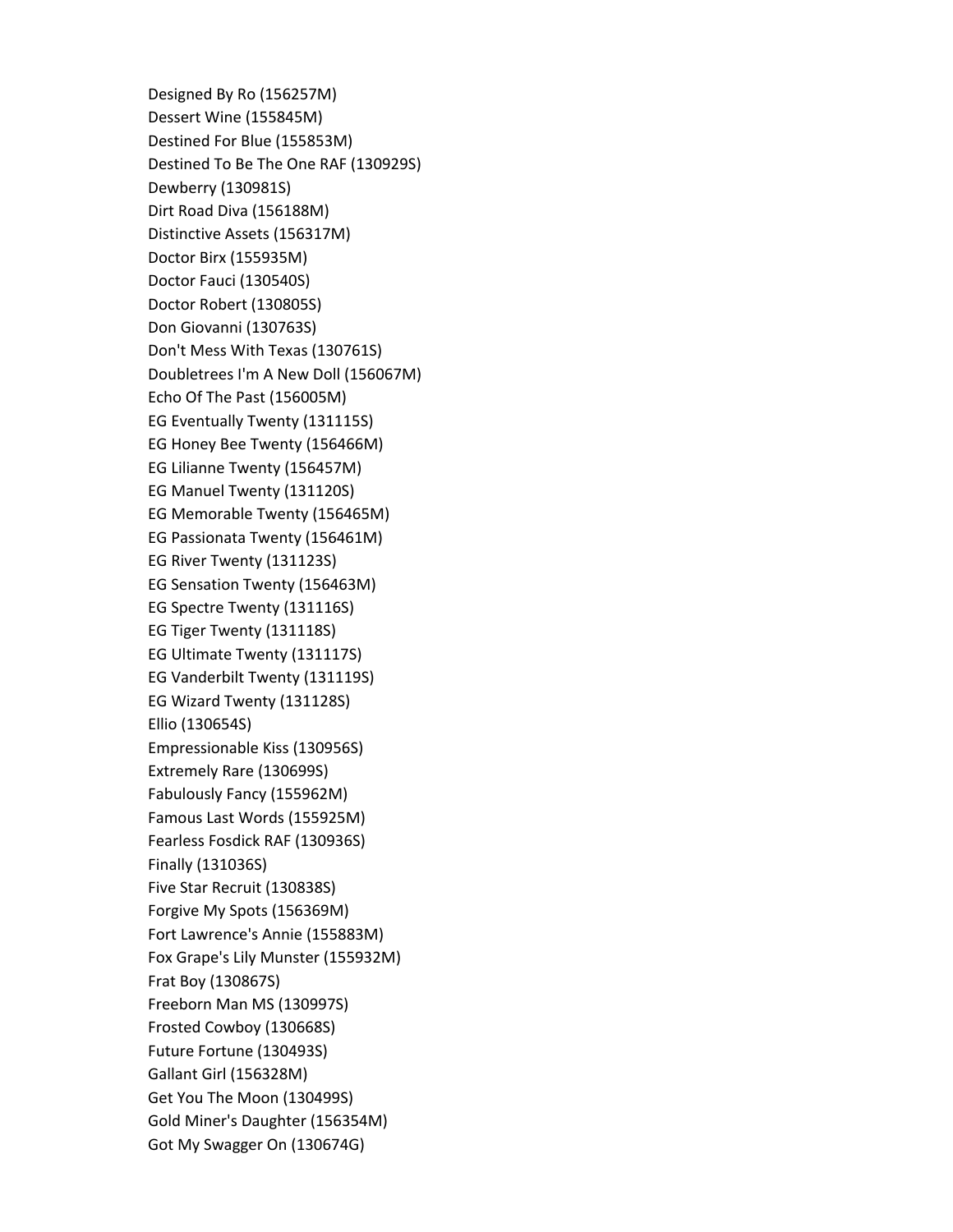Gothic Memories (155818M) Greenbrier's Winston Jett (131104G) Grey Ridge Black Mamba (130561S) Grey Ridge March Madness (130567G) Grey Ridge Tiny Dancer (155950M) He's A Flirtin' (131069S) He's Got Class (131068S) Heaven's Last Call (156271M) Hillcroft Destiny's Child (156139M) Hope For The Future (156043M) Horizon Five Twenty Twenty (156379M) Horizon Four Twenty Twenty (156378M) Horizon Six Twenty Twenty (131035S) Horizon Three Twenty Twenty (156377M) HS Ashton Twenty (130847S) HS Atlas Twenty (130848S) HS Carson Twenty (130846S) HS Celia Twenty (156184M) HS Colin Twenty (130849S) HS Eliza Twenty (156181M) HS Etta Twenty (156185M) HS Grayson Twenty (130861S) HS Iris Twenty (156183M) HS Lucas Twenty (130850S) HS Maren Twenty (156182M) HS Mason Twenty (130845S) HS Maxwell Twenty (130844S) HS Samuel Twenty (131037S) HS Violet Twenty (156186M) HS Wyatt Twenty (131038S) I Hear You Talking (130678S) I Need Joe Lovin' (130558S) I'm Dreamy Too (156140M) I'm Her Legacy (156256M) I'm Lovely Too (156047M) I'm Swingin' (155967M) Inside Joke RWF (156361M) It's About Vegas (130979S) It's My Lucky Day (130492S) It's Who I Am (156116M) Jadakiss (130900S) Jeaux Burreaux (131013S) Joe's Mystery Girl (156118M) Just About Right (156225M) Just My Style (156112M) Kate's Maleficent (156254M) Katla (156111M) Keira (155847M) Kissing Assets Again (130602S) Krackin' Joekes (156068M) Lady Amelia Croft (156141M) Lady Juliana (156280M) Lavender Sangria (156318M) Leave No Doubt (130613S)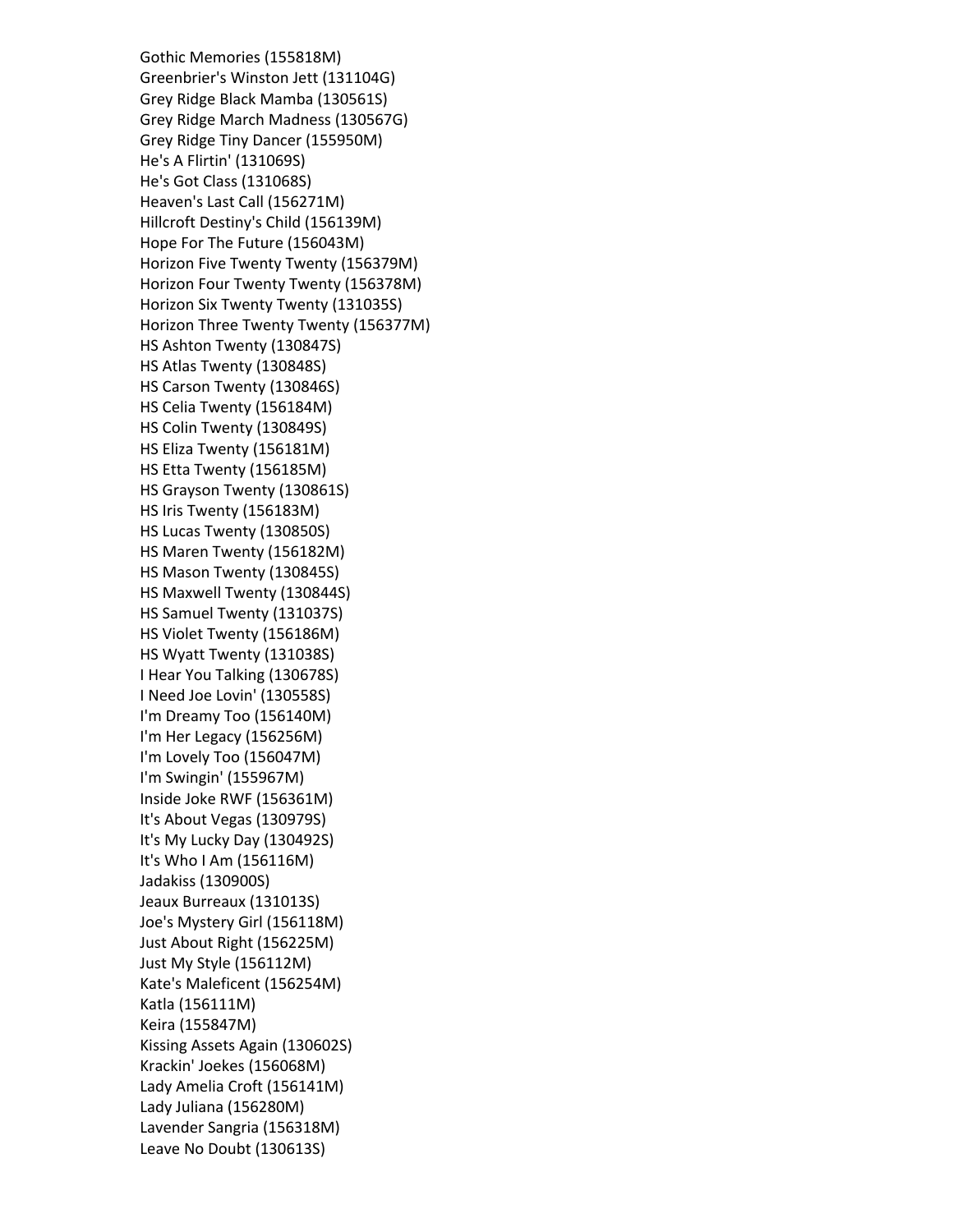Let's Hear It (130737S) Like A Samurai (130550S) Limosine Liberal (130925S) Little Sister (156312M) London Stonewall (130782S) Lovely Layla (156263M) Maker's Forty-Six (130853S) Mambacita (155855M) Marc Of Thunder (130710S) Marcus Lemonis (130590G) Marian's Ace Lightning (131025S) May Contain Nuts (155998M) Meet Me In Rio (130719S) Melrose Baywatch (131110S) Melrose Cover Girl (156447M) Mercury Man (130574S) MJ (130901S) Moment To Tango (130810S) Monnington Charisma (156015M) Monnington Heirloom (130610S) Monnington Regalia (130608S) Monnington Stingray (130609G) Monnington Sugar Beach (156004M) Monnington Valentino (130611S) Moon Destiny (156014M) Mountjoy's Morning Star (156368M) Mountjoy's Pair A Dice (130687S) Mrs. Robertson (156314M) Ms. D Lish (156293M) Ms. Leslie Jordan (156468M) Murder Hornet TS (130573S) My Bateleur (130673S) My Beau And Arrow (130497S) Mz Legz (156357M) Never More Fortunate (130895G) New York Applause (130799S) Newline's The Mandalorian (130798S) Nirvana's Lovely Vision (155924M) Nutcracker's Diamond Drop Kid (156332M) Nutcracker's The Thunder Rolls (156244M) Nuttin' But Smiles (130539S) Nuttin' Like Me (156051M) Oh My Word! (130644S) On The Sunnyside (130840S) One Night Standards (130580S) Our Chocolate Kisses (156381M) Our Lady Rose (156417M) Out With Apollo (130920S) Outbreak (130672S) Perfect Tan (130880G) Pitch (156356M) Points In The Paint (130985G) Pour Me A Double (156084M) Prince Harry (130766S)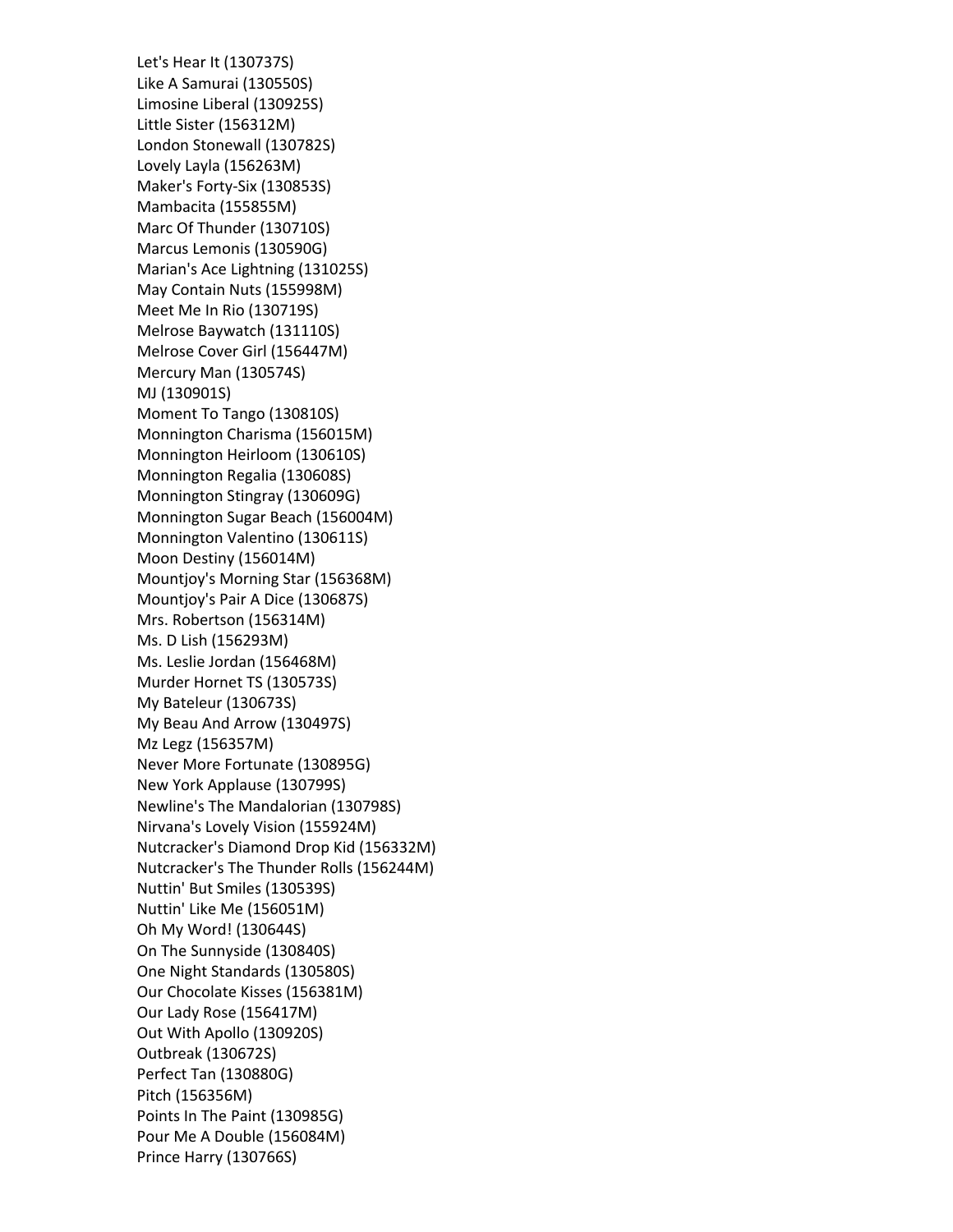Princess Zelda (155992M) Raindrop Kid (130918S) Reach Out (156261M) Remember This Kiss (130822S) Rhema (156316M) Rhiannon (156137M) Ripper (130814G) Riverdreams' Aubrey Hepburn (156151M) Riverdreams' Happy Days (130806S) Riverdreams' Highlander (130807S) Riverdreams' Pistachio (156150M) Rock This Way (130813S) Rose Arbor Venetia (156269M) Sailor Jerry (130724S) Sam's Grace (156143M) Samur Doritos (130934S) Samur Smores (155819M) Samur's King Of Black Jack (130576G) Samur's Secret Encounter (156394M) Santana Vanna (156449M) Seal It With A Kiss (156085M) Second Nature (130809S) Sensei (130812S) Sharknado (130614S) She Locked Me Out (130919S) She's Got A Fortune (156230M) She's In My Head (155882M) She's Just My Style (156136M) She's Out Of My League (156045M) Shelter From The Storm (130639S) Sincerely Kelly (156313M) Sing It Out (130738S) Sir William's Showstopper (130498S) Smashville (130980S) Snowpine's Black Onyx (156097M) Snowpine's Pola Ice (130713S) Snowpine's Resurrection (130796S) Social Distancing (130734S) Sophia Lily (156319M) Soul Singer (156094M) Spectacular! (156147M) Spider Lily (155954M) Spring Lane's Grace And Glory (155976M) Star Girl (156144M) Star Of Samur (130851S) Step To The Top (156138M) Stonecroft Mystify (130926G) Strut Your Fluff (156115M) Stylin Muffin (130852S) Such A Fine Sight To See (156189M) Sunrise's Strawberry Fields (155894M) Sunrise's Strawberry Moon (156197M) Sunset's First Stop Vegas (130588S) Sunset's Prize Warrior (130658S) Sunset's Tango With Roxie (130586S)